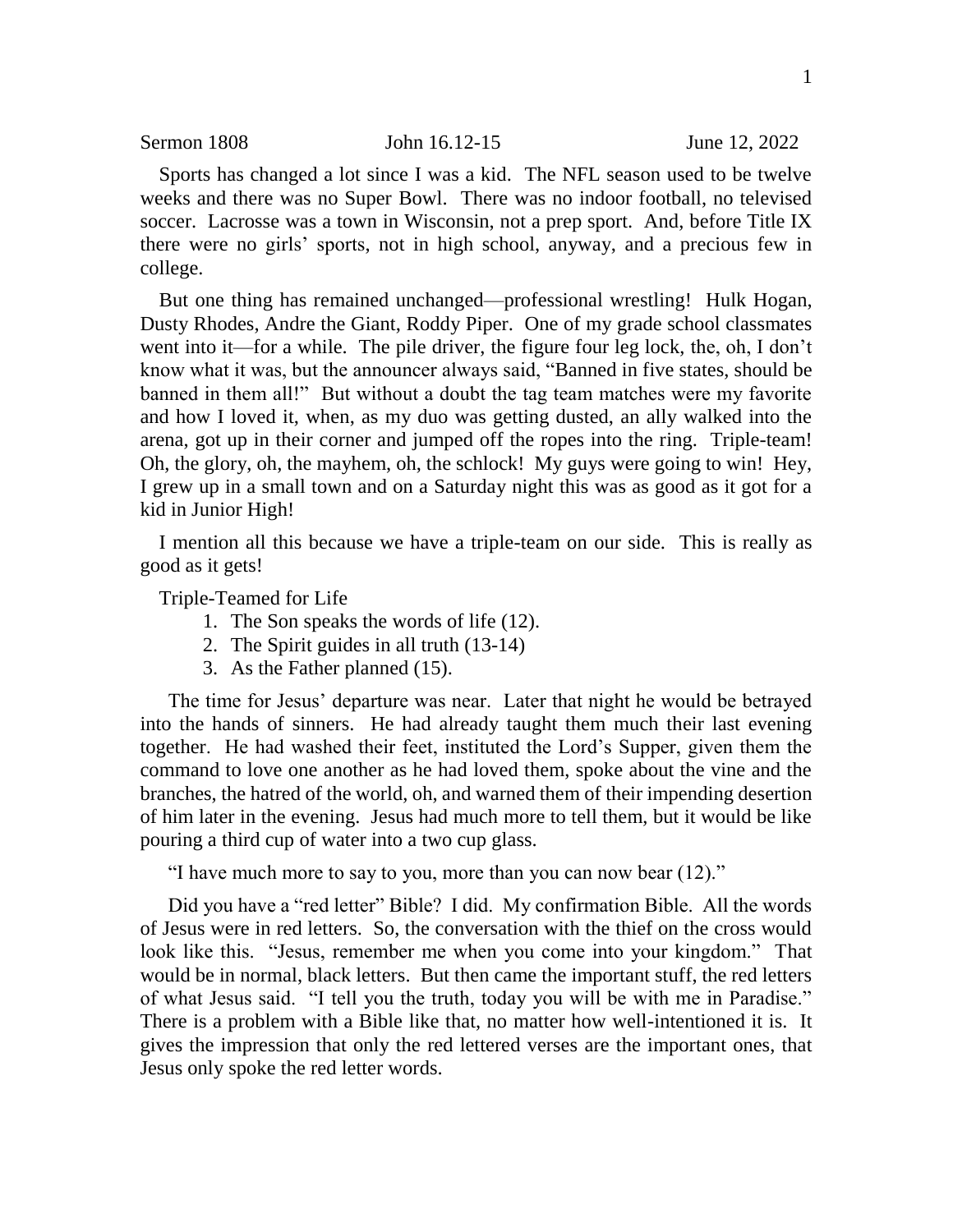Oh, the sinful human nature, egged on by that Ph.D. in theology, Lucifer himself, would love to have it this way. We love Jesus. Jesus is our Lord. But if Jesus did not say it, well. We love Jesus. Jesus is our Lord.

So the words of Moses drop by the wayside, as if Moses came up with the Ten Commandments out of his own head. The words of Paul are brushed aside—the product of a biased man living in an unenlightened age. I really don't have to go into it much further. We all remember not paying attention to Mom because she wasn't Dad. Jesus didn't speak about abortion, drugs, homosexuality, war, racism based on the color of your skin. So we can't make any judgments about these things! How quickly we can move over to the express lane to hell with our situational ethics! Good is what I determine! I only go by the real words of Jesus.

When we think like that, God's judgment is already upon us. How can so many lives be lost to gun violence in the most powerful nation in the world in a time of peace? How can so many lives be thrown away through overdoses in a time of unfettered entertainment and social connectivity? One, certainly one, among the many causes for untimely deaths in America is we don't pray enough. We don't believe enough. We don't follow the Lord enough.

Yet Jesus still speaks to us through the Bible, all of it. We have the echoes of his words and actions in the New Testament Epistles, the applications of what Jesus said. We have the storm front of Jesus approaching in in the Old Testament. He has the words of life. Faith in Jesus gives us this life, eternal life, through the forgiveness of sins. Faith in Jesus puts us back in a right relationship with God. Abraham discovered that. God credited his faith to him as righteousness (Genesis 15.6). David learned that when he confessed and God forgave the iniquity of his sin. Peter was finally convinced of it when Jesus told him to "Feed my lambs."

Jesus speaks to you and me today. All who believe and are baptized will be saved. Never will I leave you, never will I forsake you. Come unto me all you who are weary and burdened and I will give you rest.

The Son speaks the words of life. We are triple-teamed for life. Jesus is the lead-off. He is followed by the Holy Spirit. The Spirit guides in all truth.

"But when he, the Spirit of truth, comes, he will guide you into all truth. He will not speak on his own; he will speak only what he hears, and he will tell you what is yet to come. He will bring glory to me by taking from what is mine and making it known to you  $(13-14)$ ."

This alone proves my previous point. Everything the Holy Spirit reveals in the Bible is from Jesus, the Word who made his dwelling among us.

The Holy Spirit would rehearse the sayings and deeds of Jesus with the all the disciples as they travelled throughout the world telling people the stories about Jesus. The Holy Spirit would carry certain of them as they would sit down in the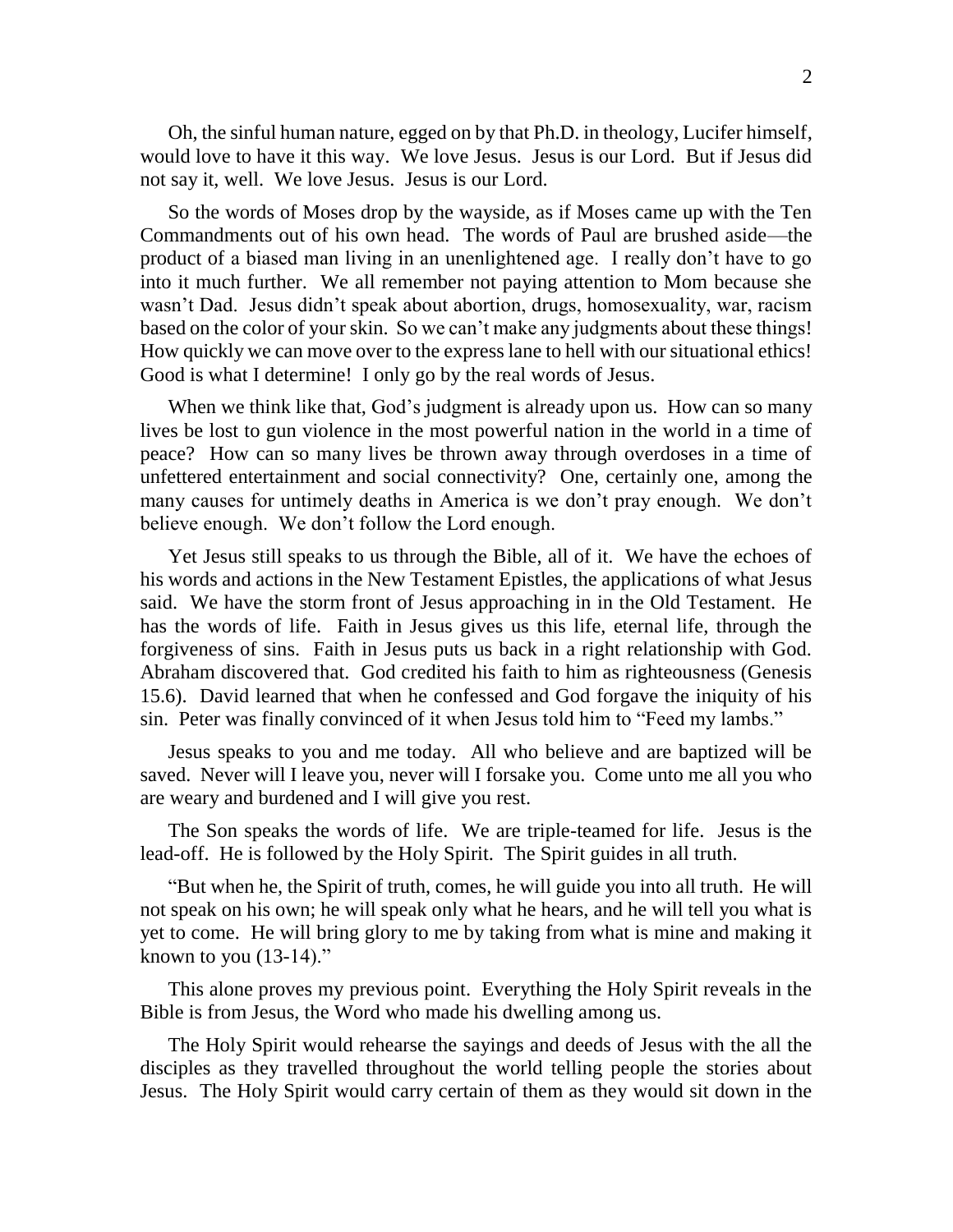last years of their lives and write the story of Jesus in the Gospels. The Spirit would guide the Apostle Paul to share this or that aspect of Jesus' work in response to the issues that emerged in the congregations he started. It was all Jesus' words, but the Holy Spirit guided them.

It is interesting to note that, once the Holy Spirit came in power on the disciples, they no longer entertained false ideas. When Jesus was with them, a third of his teachings were in response to their false ideas! They think a man was born blind as punishment from God for the sins of his parents! They think Samaritans are beneath talking to. They think Jesus is going to set up an earthly kingdom with them as his vice presidents. After the day of Pentecost, none of these false teachings found expression in the words of the disciples. The Spirit was an unfailing guide in the truth.

The Spirit still is. I think of the reading from a few weeks ago. How do we resist temptation? The sword of the Spirit, the word of truth—that's the Bible as the Holy Spirit builds us up in our knowledge and trust of God. And pray in the Spirit on all occasions. Prayer, which the Holy Spirit brings before God, editing and polishing it so that it is the most eloquent and polished request God the Father has ever seen. How can he not answer it with a "yes" or even giving us more than what we asked for?

Triple-teamed for life. The lead and second have done their job. Now it's time for the closer. As the Father planned.

"All that belongs to the Father is mine. That is why I said the Spirit will take from what is mine and make it known to you (15)."

Sometimes I wonder why some teams win the championship in their sport although they do not have the best players. The reverse question is how can some teams loaded with talent not even make the playoffs or the post-season? Those in the know will usually tell you if it isn't injuries—that's my excuse for the Golden Knights—it is squabbling in the locker room, selfishness during the game and constant distractions as stars focus on obscene ad contracts selling everything from shoes to shineola. Nobody has an overriding plan higher than, "I got mine!"

That's not the triple-team threat of the Triune God. God the Father has it all planned out. All the parts work perfectly together, you might say indistinguishable from each other. The same plan of saving mankind from their sins that God the Father came up with, that's the plan the Son of God signed up for and that's the same plan the Holy Spirit was happy to push. The Father glorifies the Son by raising him from the dead and lifting him up to heaven. The Son glorifies the Father by revealing his saving love and purpose. They both give glory to the Holy Spirit as those he converts through the Word are received into the family of God in time and into the halls of heaven in eternity.